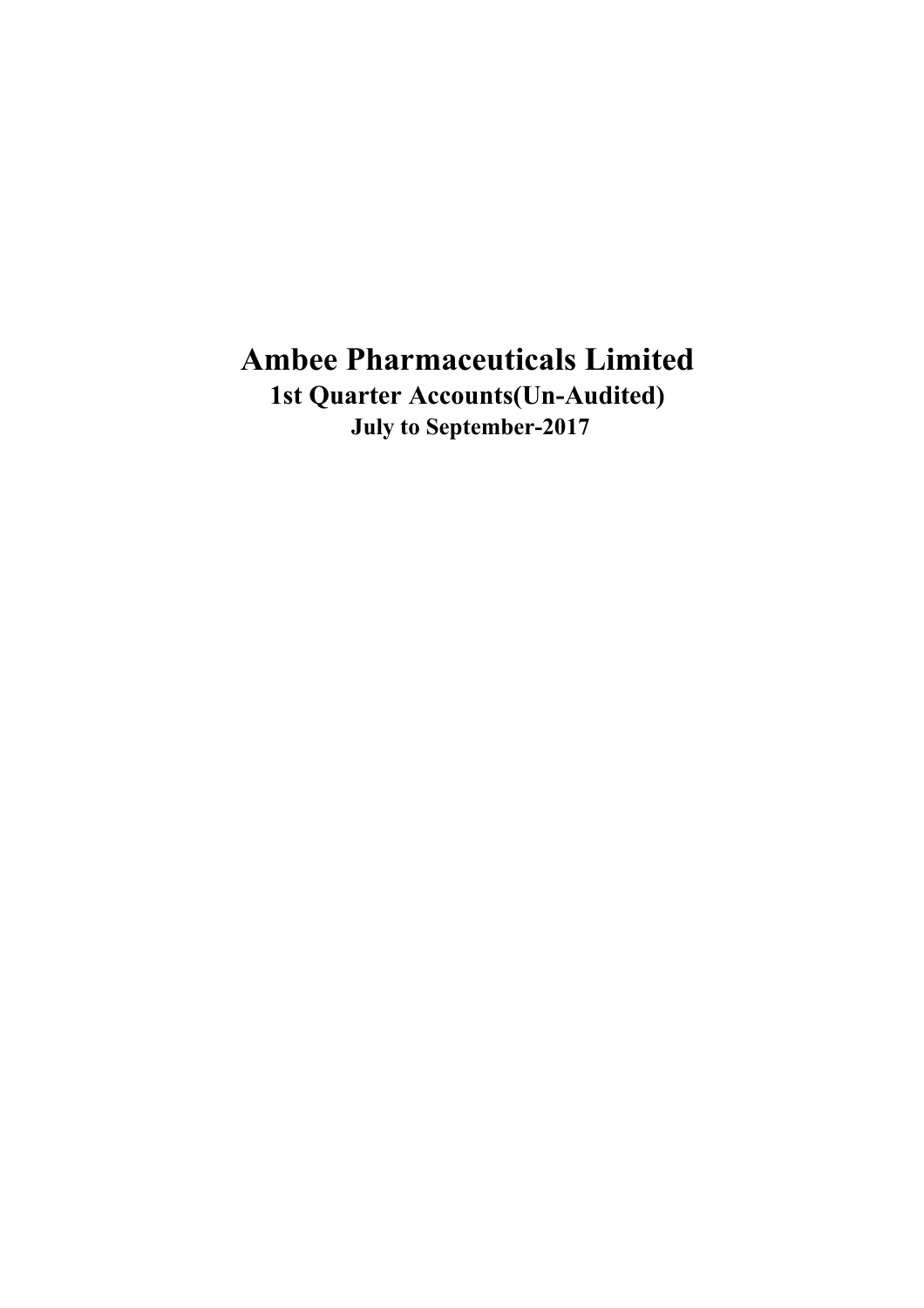### **Statement of Financial Position**

*As at 30th September 2017*

**(Unaudited)**

|                                            | 30th Sept. 2017              | 30th June. 2017  |
|--------------------------------------------|------------------------------|------------------|
| <b>ASSETS</b>                              |                              |                  |
| <b>Non-Current Assets:</b>                 | 117,964                      | 119,903          |
| Property, Plant & Equipment-Carrying Value | 117,964                      | 119,903          |
| <b>Current Assets:</b>                     | 332,556                      | 331,676          |
| <b>Inventories</b>                         | 166,960                      | 165,424          |
| <b>Accounts Receivable</b>                 | 71,230                       | 70,042           |
| Advances, Deposits and Pre-payments        | 81,530                       | 82,639           |
| Short Term Investments                     |                              |                  |
| Cash and Cash Equivalents                  | 12,836                       | 13,571           |
| <b>Total Assets</b>                        | 450,520                      | 451,579          |
| <b>EQUITY AND LIABILITIES</b>              |                              |                  |
| <b>Capital and Reserve:</b>                | 62,368                       | 60,579           |
| Share Capital                              | 24,000                       | 24,000           |
| Tax Holiday Reserve                        | 5,134                        | 5,134            |
| <b>Retained Earnings</b>                   | 33,234                       | 31,445           |
| <b>Non-Current Liabilities:</b>            | 14,421                       | 15,979           |
| Deferred-tax Liability                     | 7,207                        | 7,390            |
| Lease Finance (Non-Current Portion)        | 7,214                        | 8,589            |
| <b>Current Liabilities and Provisions:</b> | 373,731                      | 375,021          |
| Bank Loans (Secured)                       | 189,750                      | 188,631          |
| Lease Finance (Current Portion)            | 7,721                        | 7,721            |
| Creditors and Other Payables               | 176,260                      | 178,669          |
| <b>Total Equity and Liabilities</b>        | 450,520                      | 451,579          |
| Net Asset Value per share (NAV)            | 25.99                        | 25.24            |
| MANDO C                                    |                              | M. Hussen        |
| (Aziz Mohammad Bhai)                       | (Naureen Aziz Mohammad Bhai) | (Nurjehan Hudda) |

 $\mathcal{R}$ 

BRAKM

(A.K.M. Khairul Aziz) (Jahangir Alam) Chief Financial Officer Company Secretary

Chairman Managing Director Director Director Director

*Taka '000*

Hollow

**Note: The details of the published quarterly financial statement are available in the website of the company. The address of the website is "www.ambeepharma.com"**

Dhaka 13 November, 2017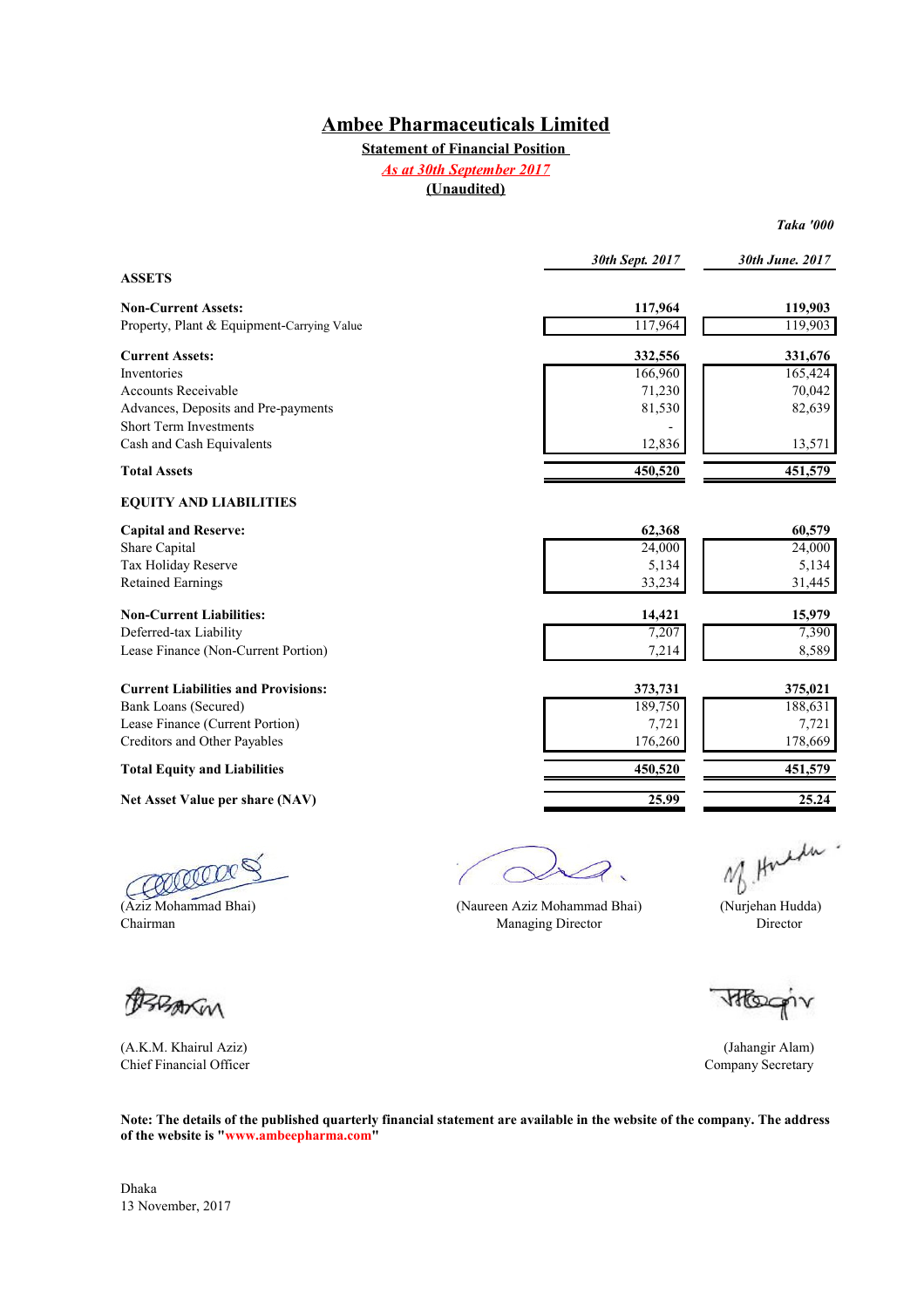### **Statement of Comprehensive Income**

### *For the 1st Quarter ended 30 thSeptember 2017*

**(Unaudited)**

|                                           |               | <b>Taka '000</b> |
|-------------------------------------------|---------------|------------------|
|                                           | July-Sept. 17 | July-Sept. 16    |
| <b>Revenue (Turnover) from Net Sales</b>  | 88,032        | 85,021           |
| Cost of Goods Sold                        | (40,068)      | (38, 649)        |
| <b>Gross Profit</b>                       | 47,964        | 46,372           |
| <b>Operating Expenses:</b>                | (41, 218)     | (39, 935)        |
| <b>Administrative Expenses</b>            | (3,616)       | (3, 438)         |
| Marketing and Selling Expenses            | (37, 602)     | (36, 497)        |
| <b>Profit for Operation</b>               | 6,746         | 6,437            |
| Non Operating Income                      |               |                  |
| <b>Financial Expenses</b>                 | (4, 492)      | (4,312)          |
| <b>Profit Before Contribution to WPPF</b> | 2,254         | 2,125            |
| Contribution to WPPF                      | (113)         | (106)            |
| Net Profit before income-tax              | 2,141         | 2,019            |
| <b>Provision for income -tax</b>          | (352)         | (700)            |
| <b>Current Tax</b>                        | (535)         | (495)            |
| Deferred Tax Income/ (Expenses)           | 183           | (205)            |
| <b>Net Profit after income-tax</b>        | 1,789         | 1,319            |
| <b>Number of Shares</b>                   | 2,400         | 2,400            |
| <b>Earnings Per Share (EPS)</b>           | 0.75          | 0.55             |

COLLEGE

BRAKIN

(A.K.M. Khairul Aziz) (Jahangir Alam) Chief Financial Officer Company Secretary

Dhaka 13 November, 2017

(Aziz Mohammad Bhai) (Naureen Aziz Mohammad Bhai) (Nurjehan Hudda)

Chairman Managing Director Director Director

these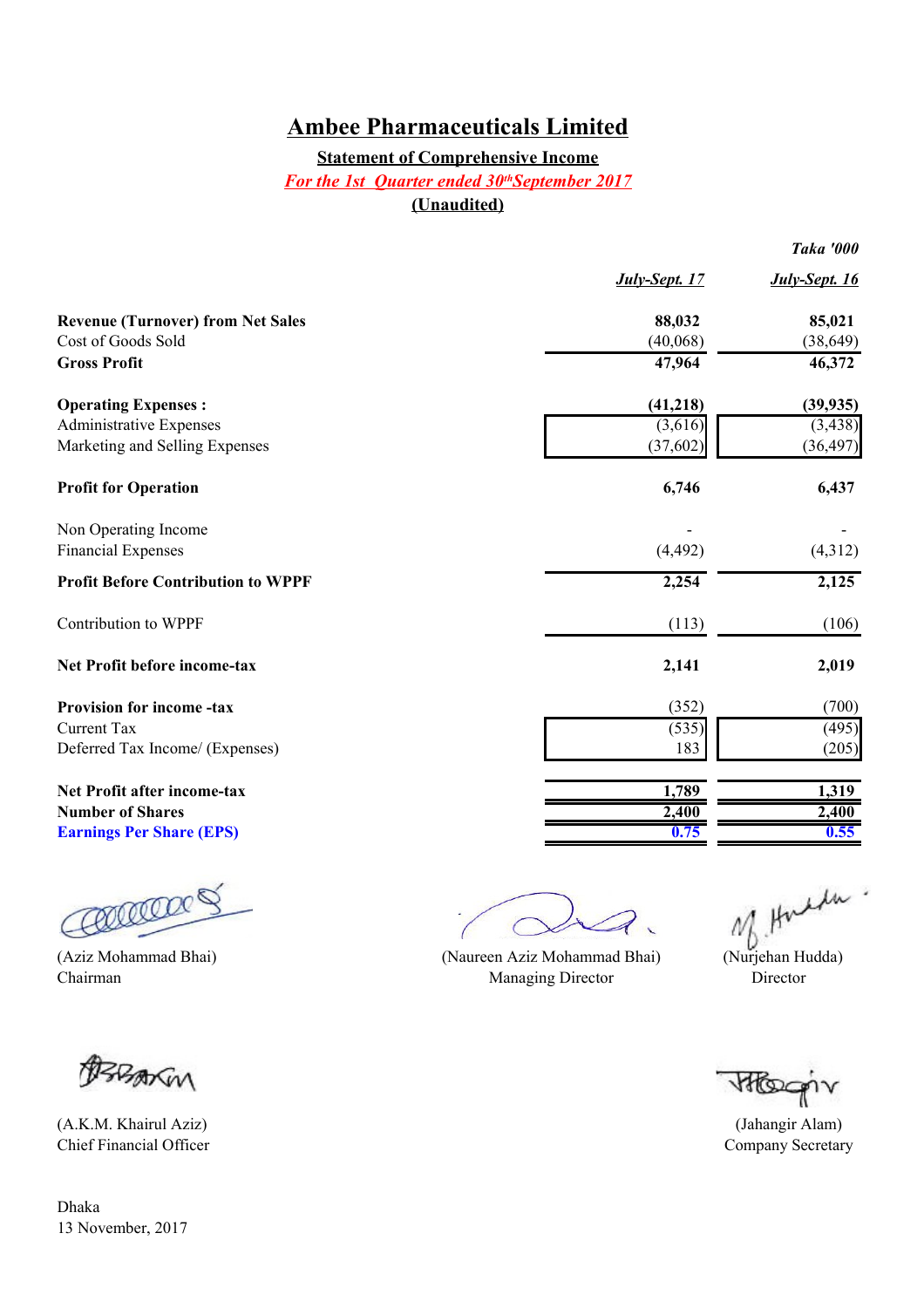### **Statement of Cash Flows (Un-audited)**

### *For the period from 01 July 2017 to 30th September 2017*

 **(Unaudited)** 

*Taka '000*

|                                                   | July-Sept 2017 | July-Sept 2016 |
|---------------------------------------------------|----------------|----------------|
| <b>Cash Flows from Operating Activities:</b>      |                |                |
| Collection from turnover                          | 89,220         | 83,696         |
| Payments for cost and expenses                    | (75, 122)      | (70,036)       |
| Finance Expenses                                  | (4, 492)       | (4,312)        |
| Income-tax paid/deducted at source                | (1, 325)       | (1,309)        |
| <b>Cash Generated from Operating Activities :</b> | 8,281          | 8,039          |
| <b>Cash Flows from Investing Activities:</b>      |                |                |
| Acquisition of Fixed Assets                       | (1, 454)       | (178)          |
| <b>Cash Generated From Investment Activities</b>  | (1,454)        | (178)          |
| <b>Cash Flows from Financing Activities:</b>      |                |                |
| <b>Other Finance</b>                              | (1, 474)       | (1, 150)       |
| Dividend paid                                     | (6,088)        | (6,109)        |
| <b>Cash Generated From Financial Activities</b>   | (7, 562)       | (7,259)        |
| Increase/(Decrease) in cash and cash equivalents  | (735)          | 602            |
| Opening cash and cash equivalents                 | 13,571         | 12,662         |
| Closing Cash and Bank balances                    | 12,836         | 13,264         |
| Net Operating cash flow per share                 | 3.45           | 3.35           |
| <b>Components of Cash and Cash Equivalents</b>    |                |                |
| Cash and Cash Equivalents                         | 12,836         | 13,264         |
| Short Term Investment                             |                |                |
| Total Cash and Cash Equivalents                   | 12,836         | 13,264         |

COLLEGE

BRAKIN

 (A.K.M. Khairul Aziz) (Jahangir Alam) Chief Financial Officer Company Secretary

Dhaka 13 November, 2017

(COOLLER )<br>(Aziz Mohammad Bhai) (Naureen Aziz Mohammad Bhai) (Nurjehan Hudda)  $\lambda$  $\widehat{\mathcal{A}}$ 

Chairman Director Managing Director Director

these nγ